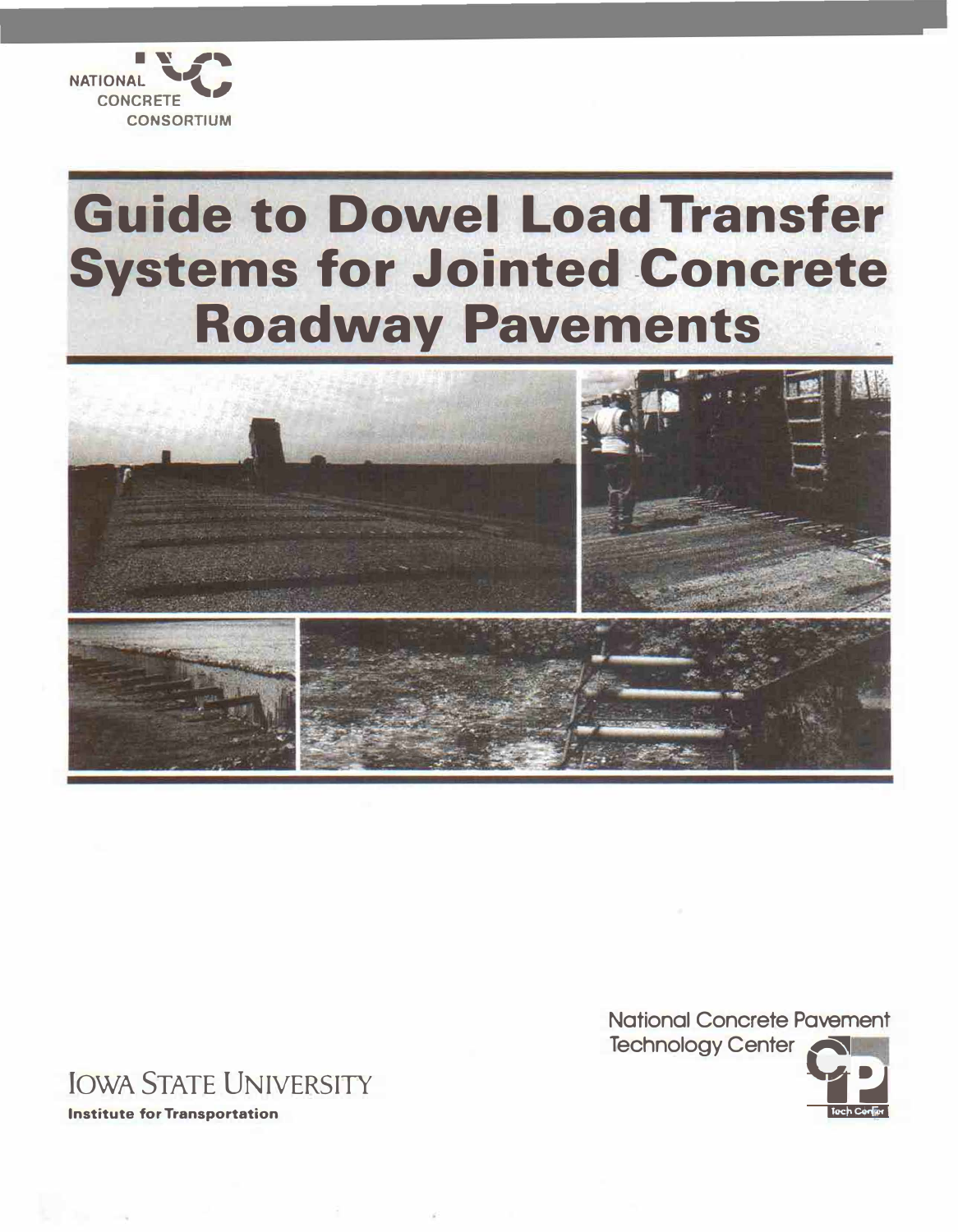## **Appendix C - Use of FWD Measurements in Measuring Dowel Effectiveness**

The most common way to evaluate joint load transfer efficiency is through the use of a Falling Weight Deflectometer (FWD), which simulates the passage of vehicle loads on **the pa\'cment. The FWD load plate** is placed at the **point** of interest (in this case, directly over the critical dowel, which is usually the one closest to the pavement edge, on one side **of the joint), operating the FWD to simulate the passage of**  the design wheel load (typically 9,000 lb for highway pavements), and measuring the resulting deflections on each side of the pavement joint, as shown in Figure C1.

Deflection-based load transfer efficiency (LTE) is most commonly computed as:

$$
LTE(\%) = 100 \frac{\Delta_{UL}}{\Delta_t}
$$

where  $\Delta_{1n}$  is the deflection of the unloaded side of the joint and  $\Delta$ <sub>1</sub> is the deflection of the loaded side of the joint. In theory, LTE values can range from 0 to 100 (where 0 rep**rcsents complete isolation of the two sides** of the **joint and 100 represents equal movements on both sides of the joint);** however, variability in test measurements sometimes results **in LTE values that are slightly greater than 100. Slab bending**  correction factors are sometimes applied to the LTE equation **above to account for the fact that the measured deilections**  would not be expected to be exactly equal, even if there were **no joint present, because the sensor in the load plate should**  always be at the deepest point in the deflection basin.

**Deflection values (and, therefore, computed load transfer** values) are affected by many factors. including pavement **structural parameters (such as slab dimensions, foundation** 



Figure C1 Placement of FWD load plate and first sensor on opposite sides of a transverse joint for the evaluation of LTE (photo source. **NHl 1993** 

**support, joint opening. and dowel design)** and **en\'irort**  tal conditions (such as average slab temperature and **perature and mQisture gradients in the slab), which canv;**  hourly, daily, and seasonally. Therefore, deflection testing **and load transfer evaluation should be pcriormed under**  conditions that result in a realistic assessment of load tr fer capability. It is generally accepted that concrete pavement joint load transfer testing should be conducted only when the slab temperature is 70°F or less to avoid conditi where thermal expansion results in joint closure and until **ally high LTE values. Similarly, testing should not** be **done**  during times when the slab is significantly curled upward (especially on stabilized foundation layers), because mea**sured deflections may be unusually high at these times.** 

**LTE** has often been used as the sole measure of the effective **ness of the joint load transfer system and of the need for** restoration activities, such as load transfer restoration (do<sup>1</sup> bar retrofit), undersealing, and joint replacement (patching). Typical "action" thresholds range from 50 to 70 percent LTE. Unfortunately, LTE alone does not tell the whole story.

Consider the case of a well-supported pavement structure, **where FWD testing results in only 5 mils of deflection under the load and** 2 **mils on the unloaded side oi the joint.** The resulting LTE is  $100^{\circ}2/5 = 40\%$ , which would be considered **a failure using the** LT£ **criteria d�cribcd pre,·iously, even**  though the deflections are very small, so load-related slab **:;tresses should also be small and the difference in defl across the joint is probably not enough to cause significant pumping problems.** 

Conversely, consider the case of a poorly supported pavement structure, where FWD testing results in 30 mils of deflection under the load and 21 mils on the unioaded side of the joint. The resulting LTE is  $100 \times 21/30 = 70\%$ , which w be considered acceptable under the LTE criteria described **previously. In this case, however. total deflections are very**  high (due to the weak pavement support or voids under the joint) and the difference in deflections across the joint is (and may be a source of the loss of support if pumping is **laking place).** 

**Clearly,** joint **evaluation cannot be based on LTE values alone. The additional consideration of maximum deflection or differential deflection (DD =**  $\Delta$ **<sub>L</sub>**  $\Delta$ **<sub>UL</sub>) is probably appropriate.** For **example, Larson** and **Smith** (2005) **suggest**  that "doweled joints with LTE of 85 percent or less and/or a different deflection greater than 0.13 mm (5 mils) in five **years or less are unlikely to nominal state**